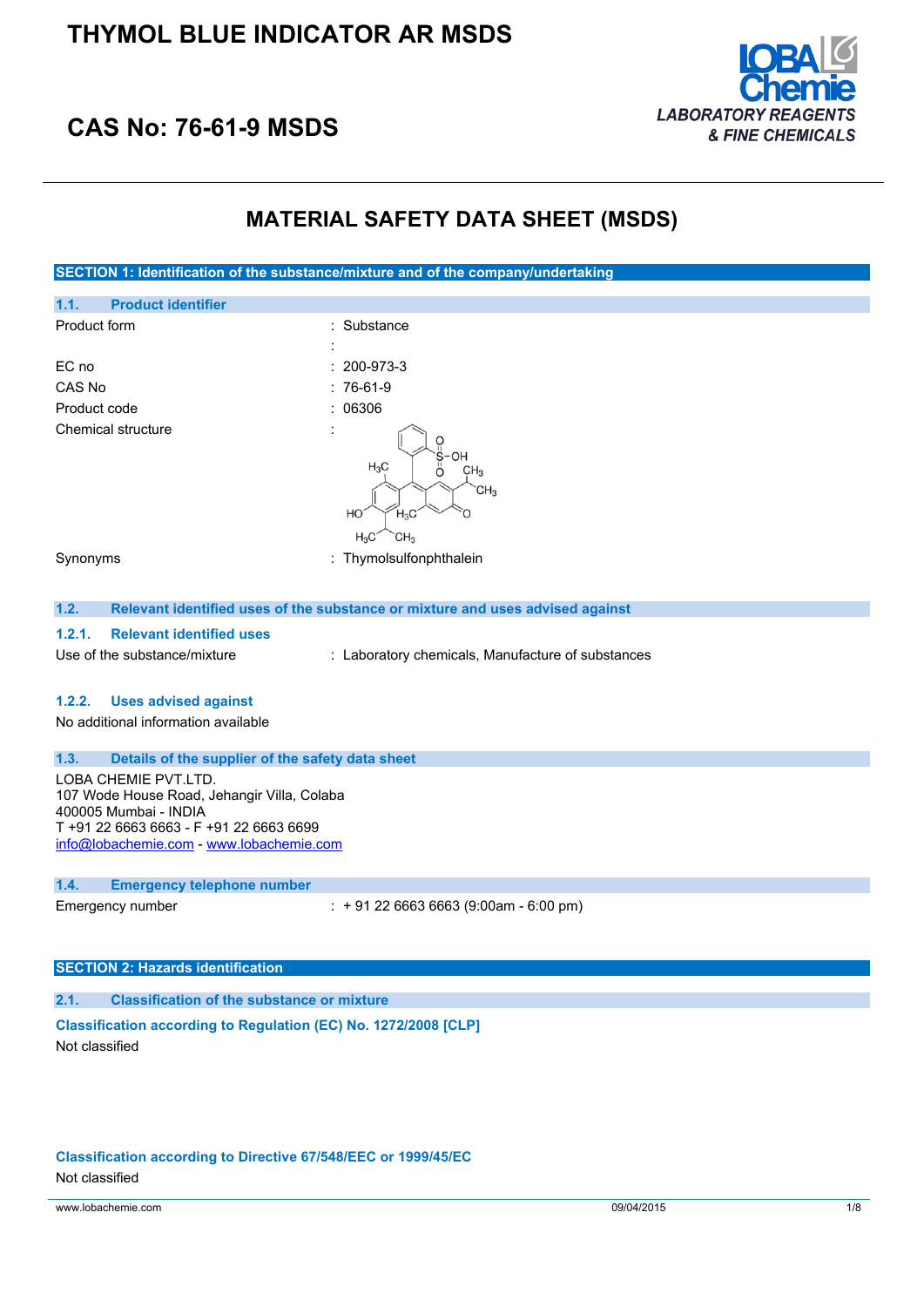Safety Data Sheet

### **Adverse physicochemical, human health and environmental effects**

No additional information available

### **2.2. Label elements**

**Labelling according** to Regulation (EC) No. 1272/2008 [CLP] No labelling applicable

## **2.3. Other hazards**

No additional information available

| <b>SECTION 3: Composition/information on ingredients</b> |                  |                            |
|----------------------------------------------------------|------------------|----------------------------|
|                                                          |                  |                            |
| 3.1.                                                     | <b>Substance</b> |                            |
| Name                                                     |                  | : THYMOL BLUE INDICATOR AR |
| CAS No                                                   |                  | : 76-61-9                  |
| EC no                                                    |                  | $: 200 - 973 - 3$          |

Full text of R- and H-phrases: see section 16

## **3.2. Mixture** Not applicable

| <b>SECTION 4: First aid measures</b>                                |                                                                                                                                                                                     |
|---------------------------------------------------------------------|-------------------------------------------------------------------------------------------------------------------------------------------------------------------------------------|
|                                                                     |                                                                                                                                                                                     |
| 4.1.<br><b>Description of first aid measures</b>                    |                                                                                                                                                                                     |
| First-aid measures after inhalation                                 | : Remove person to fresh air and keep comfortable for breathing. Give oxygen or<br>artificial respiration if necessary. If you feel unwell, seek medical advice.                    |
| First-aid measures after skin contact                               | : Gently wash with plenty of soap and water. If skin irritation occurs: Get medical<br>advice/attention.                                                                            |
| First-aid measures after eye contact                                | : Remove contact lenses, if present and easy to do. Continue rinsing. Rinse cautiously<br>with water for several minutes. If eye irritation persists: Get medical advice/attention. |
| First-aid measures after ingestion                                  | : Rinse mouth out with water. If you feel unwell, seek medical advice.                                                                                                              |
| 4.2.<br>Most important symptoms and effects, both acute and delayed |                                                                                                                                                                                     |
| No additional information available                                 |                                                                                                                                                                                     |

## **4.3. Indication of any immediate medical attention and special treatment needed** Treat symptomatically.

| <b>SECTION 5: Firefighting measures</b> |                                                                      |
|-----------------------------------------|----------------------------------------------------------------------|
|                                         |                                                                      |
| 5.1.<br><b>Extinguishing media</b>      |                                                                      |
| Suitable extinguishing media            | : dry chemical powder, alcohol-resistant foam, carbon dioxide (CO2). |
| Unsuitable extinguishing media          | : Do not use a heavy water stream.                                   |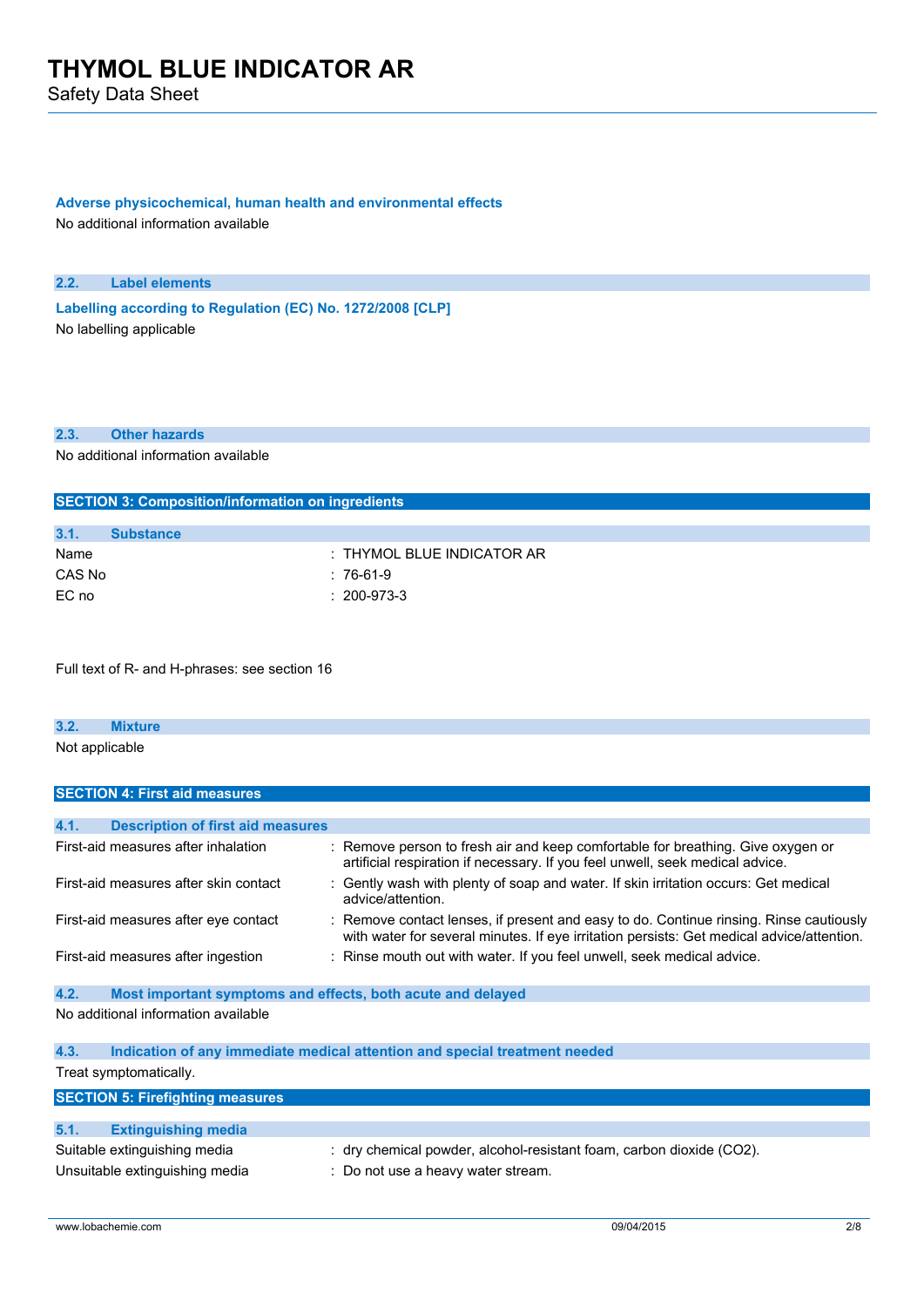Safety Data Sheet

| 5.2.<br>Special hazards arising from the substance or mixture        |                                                                                     |  |
|----------------------------------------------------------------------|-------------------------------------------------------------------------------------|--|
| No additional information available                                  |                                                                                     |  |
|                                                                      |                                                                                     |  |
| 5.3.<br><b>Advice for firefighters</b>                               |                                                                                     |  |
| Protection during firefighting                                       | : Do not attempt to take action without suitable protective equipment.              |  |
| <b>SECTION 6: Accidental release measures</b>                        |                                                                                     |  |
|                                                                      |                                                                                     |  |
| 6.1.                                                                 | Personal precautions, protective equipment and emergency procedures                 |  |
| 6.1.1.<br>For non-emergency personnel                                |                                                                                     |  |
| <b>Emergency procedures</b>                                          | : Evacuate unnecessary personnel.                                                   |  |
| 6.1.2.<br>For emergency responders                                   |                                                                                     |  |
| Protective equipment                                                 | : Use personal protective equipment as required.                                    |  |
| <b>Emergency procedures</b>                                          | Stop release.                                                                       |  |
|                                                                      |                                                                                     |  |
| 6.2.<br><b>Environmental precautions</b>                             |                                                                                     |  |
| Avoid release to the environment.                                    |                                                                                     |  |
|                                                                      |                                                                                     |  |
| 6.3.<br>Methods and material for containment and cleaning up         |                                                                                     |  |
| Methods for cleaning up                                              | : Clear up rapidly by scoop or vacuum.                                              |  |
| <b>Reference to other sections</b><br>6.4.                           |                                                                                     |  |
| No additional information available                                  |                                                                                     |  |
| <b>SECTION 7: Handling and storage</b>                               |                                                                                     |  |
|                                                                      |                                                                                     |  |
| 7.1.<br><b>Precautions for safe handling</b>                         |                                                                                     |  |
| Precautions for safe handling                                        | : Do not get in eyes, on skin, or on clothing.                                      |  |
| Hygiene measures                                                     | Wash hands and other exposed areas with mild soap and water before eating,          |  |
|                                                                      | drinking or smoking and when leaving work.                                          |  |
| 7.2.<br>Conditions for safe storage, including any incompatibilities |                                                                                     |  |
| Storage conditions                                                   | : Store in original container. Keep container tightly closed. Store in a dry place. |  |
|                                                                      | Protect from moisture.                                                              |  |
|                                                                      |                                                                                     |  |
| 7.3.<br>Specific end use(s)                                          |                                                                                     |  |
| No additional information available                                  |                                                                                     |  |
| <b>SECTION 8: Exposure controls/personal protection</b>              |                                                                                     |  |
| 8.1.<br><b>Control parameters</b>                                    |                                                                                     |  |

No additional information available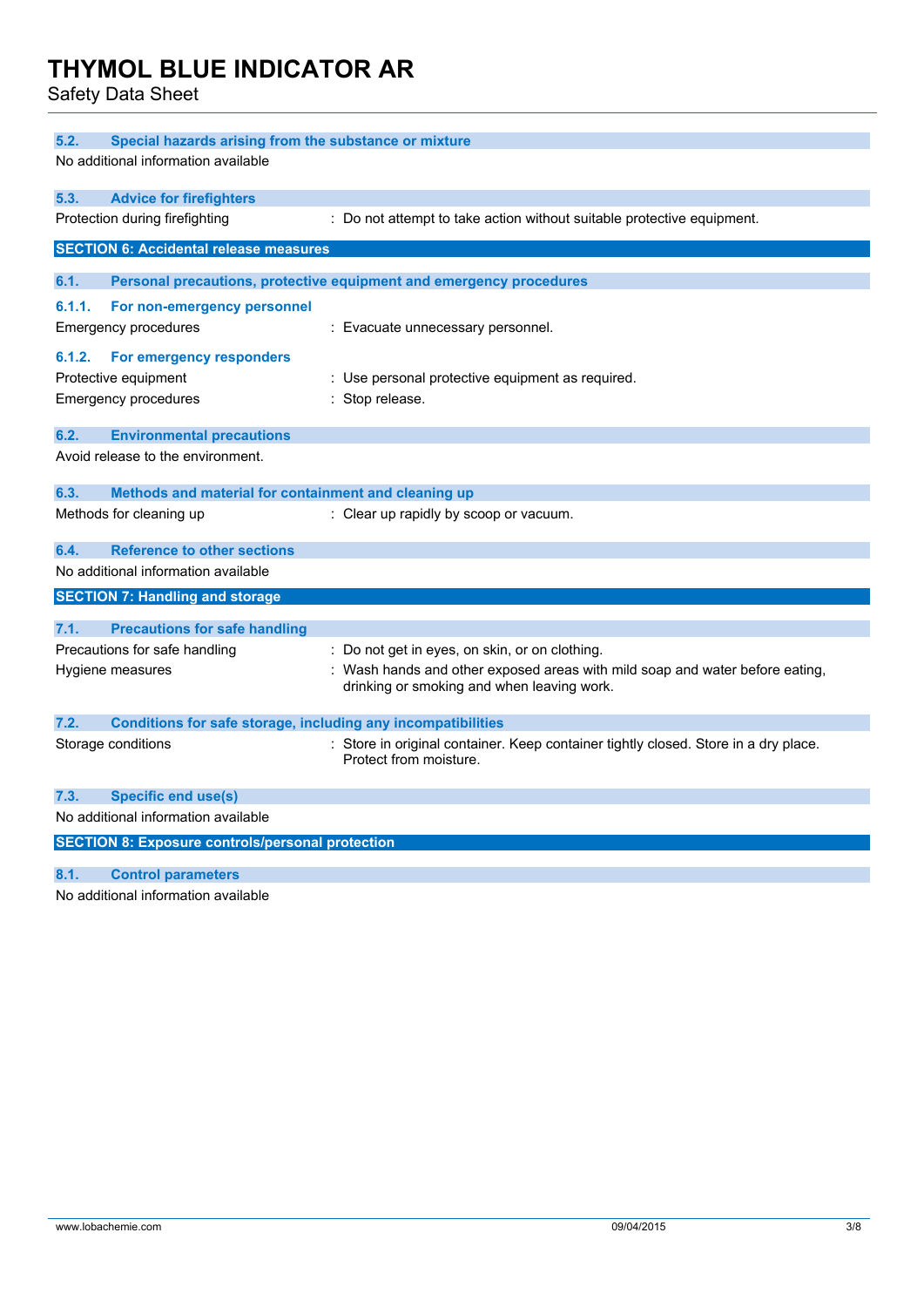Safety Data Sheet

| <b>Exposure controls</b><br>8.2.                              |                                      |
|---------------------------------------------------------------|--------------------------------------|
| Hand protection                                               | : protective gloves                  |
| Eye protection                                                | : Chemical goggles or safety glasses |
| Skin and body protection                                      | : Wear suitable protective clothing  |
| Respiratory protection                                        | : Wear respiratory protection        |
| <b>SECTION 9: Physical and chemical properties</b>            |                                      |
| 9.1.<br>Information on basic physical and chemical properties |                                      |
| Physical state                                                | : Solid                              |
| Molecular mass                                                | : 466.6 g/mol                        |
| Colour                                                        | : Brownish green powder.             |
| Odour                                                         | : characteristic odour.              |
| Odour threshold                                               | : No data available                  |
| pH                                                            | : No data available                  |
| Relative evaporation rate (butylacetate=1)                    | : No data available                  |
| Melting point                                                 | $: 221 - 224$                        |
| Freezing point                                                | : No data available                  |
| Boiling point                                                 | : No data available                  |
| Flash point                                                   | : No data available                  |
| Auto-ignition temperature                                     | : No data available                  |
| Decomposition temperature                                     | : No data available                  |
| Flammability (solid, gas)                                     | : No data available                  |
| Vapour pressure                                               | : No data available                  |
| Relative vapour density at 20 °C                              | : No data available                  |
| Relative density                                              | : No data available                  |
| Density                                                       | : $0.979$ g/cm <sup>3</sup>          |
| Solubility                                                    | : Water: Soluble in water            |
| Log Pow                                                       | : No data available                  |
| Viscosity, kinematic                                          | : No data available                  |
| Viscosity, dynamic                                            | : No data available                  |
| <b>Explosive properties</b>                                   | : No data available                  |
| Oxidising properties                                          | : No data available                  |
| <b>Explosive limits</b>                                       | : No data available                  |
|                                                               |                                      |

## **9.2. Other information**

No additional information available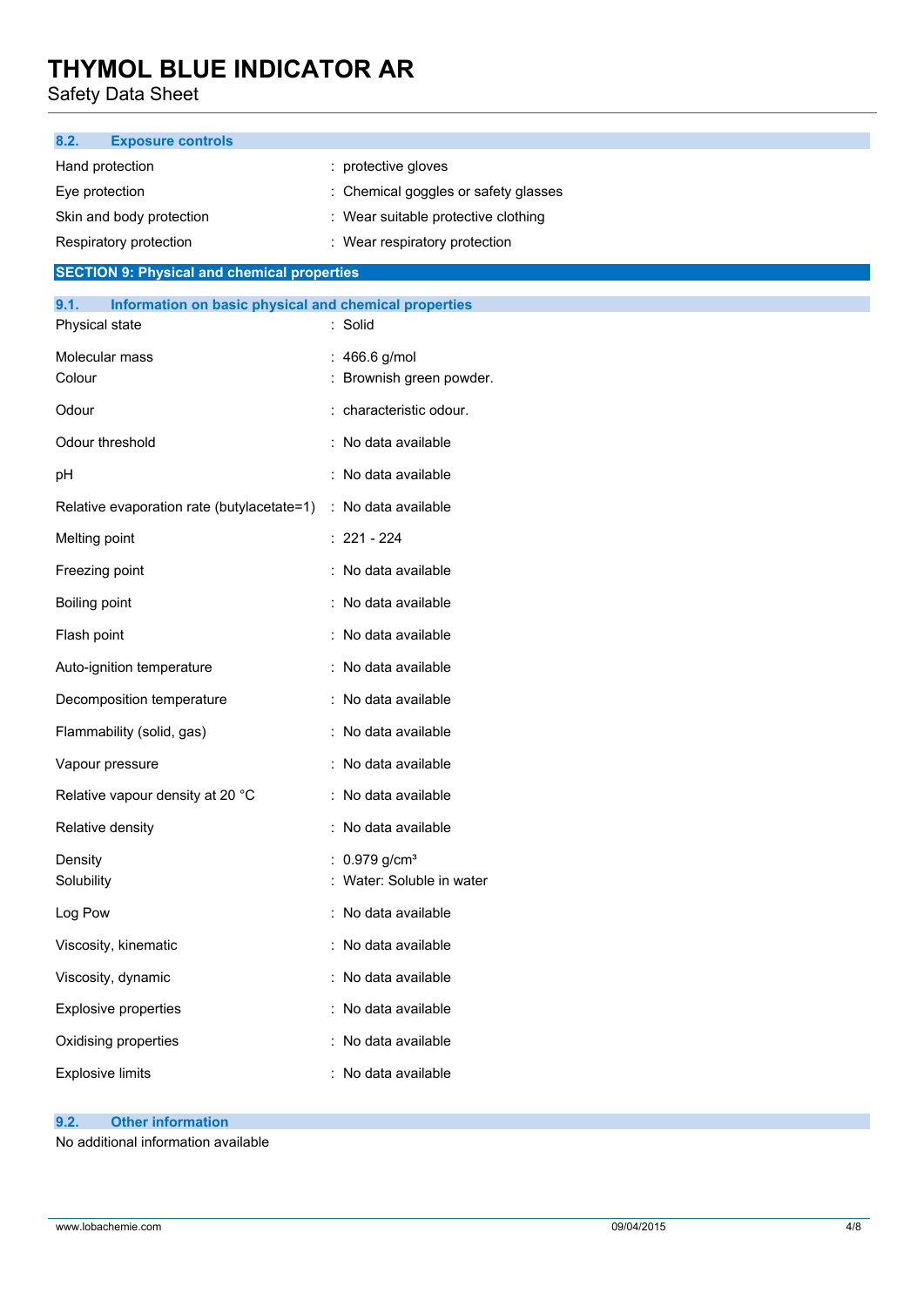Safety Data Sheet

| <b>SECTION 10: Stability and reactivity</b>           |                  |
|-------------------------------------------------------|------------------|
| <b>Reactivity</b><br>10.1.                            |                  |
| No additional information available                   |                  |
| 10.2.<br><b>Chemical stability</b>                    |                  |
| Stable under normal conditions.                       |                  |
| 10.3.<br><b>Possibility of hazardous reactions</b>    |                  |
| No additional information available                   |                  |
| 10.4.<br><b>Conditions to avoid</b>                   |                  |
| Direct sunlight. Air contact. Moisture.               |                  |
| 10.5.<br><b>Incompatible materials</b>                |                  |
| No additional information available                   |                  |
| 10.6.<br><b>Hazardous decomposition products</b>      |                  |
| No additional information available                   |                  |
| <b>SECTION 11: Toxicological information</b>          |                  |
| 11.1.<br><b>Information on toxicological effects</b>  |                  |
| Acute toxicity                                        | : Not classified |
|                                                       |                  |
|                                                       |                  |
| Skin corrosion/irritation                             | Not classified   |
| Serious eye damage/irritation                         | Not classified   |
| Respiratory or skin sensitisation                     | Not classified   |
| Germ cell mutagenicity                                | Not classified   |
| Carcinogenicity                                       | : Not classified |
| Reproductive toxicity                                 | Not classified   |
| Specific target organ toxicity (single<br>exposure)   | Not classified   |
| Specific target organ toxicity (repeated<br>exposure) | : Not classified |
| Aspiration hazard                                     | : Not classified |

### **SECTION 12: Ecological information**

**12.1. Toxicity** No additional information available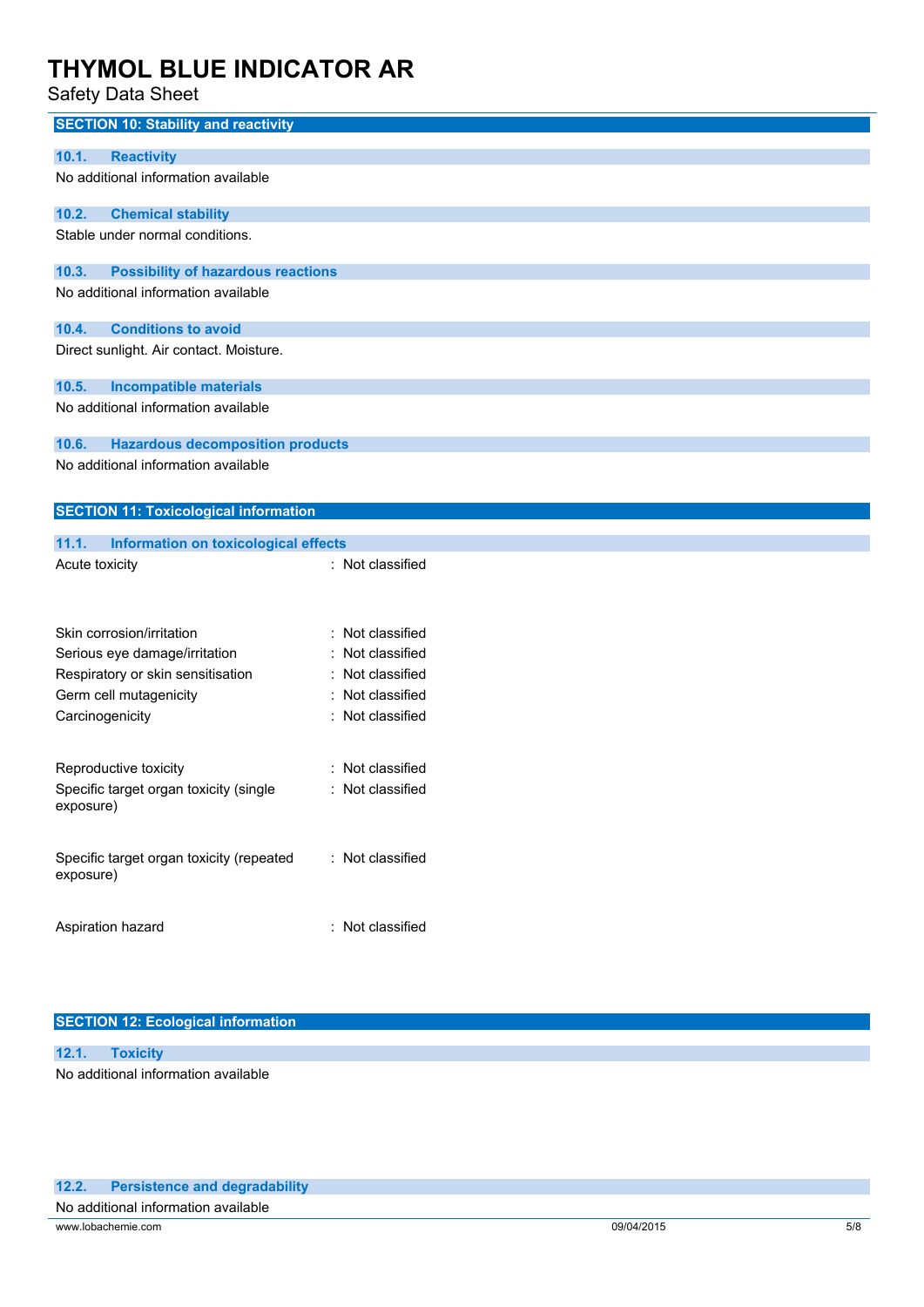Safety Data Sheet

| 12.3.<br><b>Bioaccumulative potential</b>                                    |                     |  |
|------------------------------------------------------------------------------|---------------------|--|
| No additional information available                                          |                     |  |
|                                                                              |                     |  |
| 12.4.<br><b>Mobility in soil</b>                                             |                     |  |
| No additional information available                                          |                     |  |
|                                                                              |                     |  |
| 12.5.<br><b>Results of PBT and vPvB assessment</b>                           |                     |  |
| No additional information available                                          |                     |  |
|                                                                              |                     |  |
|                                                                              |                     |  |
|                                                                              |                     |  |
| <b>Other adverse effects</b><br>12.6.<br>No additional information available |                     |  |
|                                                                              |                     |  |
| <b>SECTION 13: Disposal considerations</b>                                   |                     |  |
| 13.1.<br><b>Waste treatment methods</b>                                      |                     |  |
| No additional information available                                          |                     |  |
| <b>SECTION 14: Transport information</b>                                     |                     |  |
|                                                                              |                     |  |
| In accordance with ADR / RID / IMDG / IATA / ADN                             |                     |  |
|                                                                              |                     |  |
| 14.1.<br><b>UN number</b>                                                    |                     |  |
| UN-No. (ADR)                                                                 | Not applicable<br>÷ |  |
| UN-No. (IMDG)                                                                | Not applicable      |  |
| UN-No.(IATA)                                                                 | Not applicable      |  |
| UN-No.(ADN)                                                                  | Not applicable      |  |
| UN-No. (RID)                                                                 | Not applicable      |  |
|                                                                              |                     |  |
| 14.2.<br><b>UN proper shipping name</b>                                      |                     |  |
| Proper Shipping Name (ADR)                                                   | Not applicable<br>÷ |  |
| Proper Shipping Name (IMDG)                                                  | Not applicable      |  |
| Proper Shipping Name (IATA)                                                  | Not applicable      |  |
| Proper Shipping Name (ADN)                                                   | Not applicable      |  |
| Proper Shipping Name (RID)                                                   | : Not applicable    |  |
| <b>Transport hazard class(es)</b><br>14.3.                                   |                     |  |
| <b>ADR</b>                                                                   |                     |  |
| Transport hazard class(es) (ADR)                                             | : Not applicable    |  |
|                                                                              |                     |  |
| <b>IMDG</b>                                                                  |                     |  |
| Transport hazard class(es) (IMDG)                                            | : Not applicable    |  |
|                                                                              |                     |  |
| <b>IATA</b>                                                                  |                     |  |
| Transport hazard class(es) (IATA)                                            | : Not applicable    |  |
|                                                                              |                     |  |
| <b>ADN</b>                                                                   |                     |  |
| Transport hazard class(es) (ADN)                                             | : Not applicable    |  |
|                                                                              |                     |  |
| <b>RID</b>                                                                   |                     |  |
| Transport hazard class(es) (RID)                                             | : Not applicable    |  |
|                                                                              |                     |  |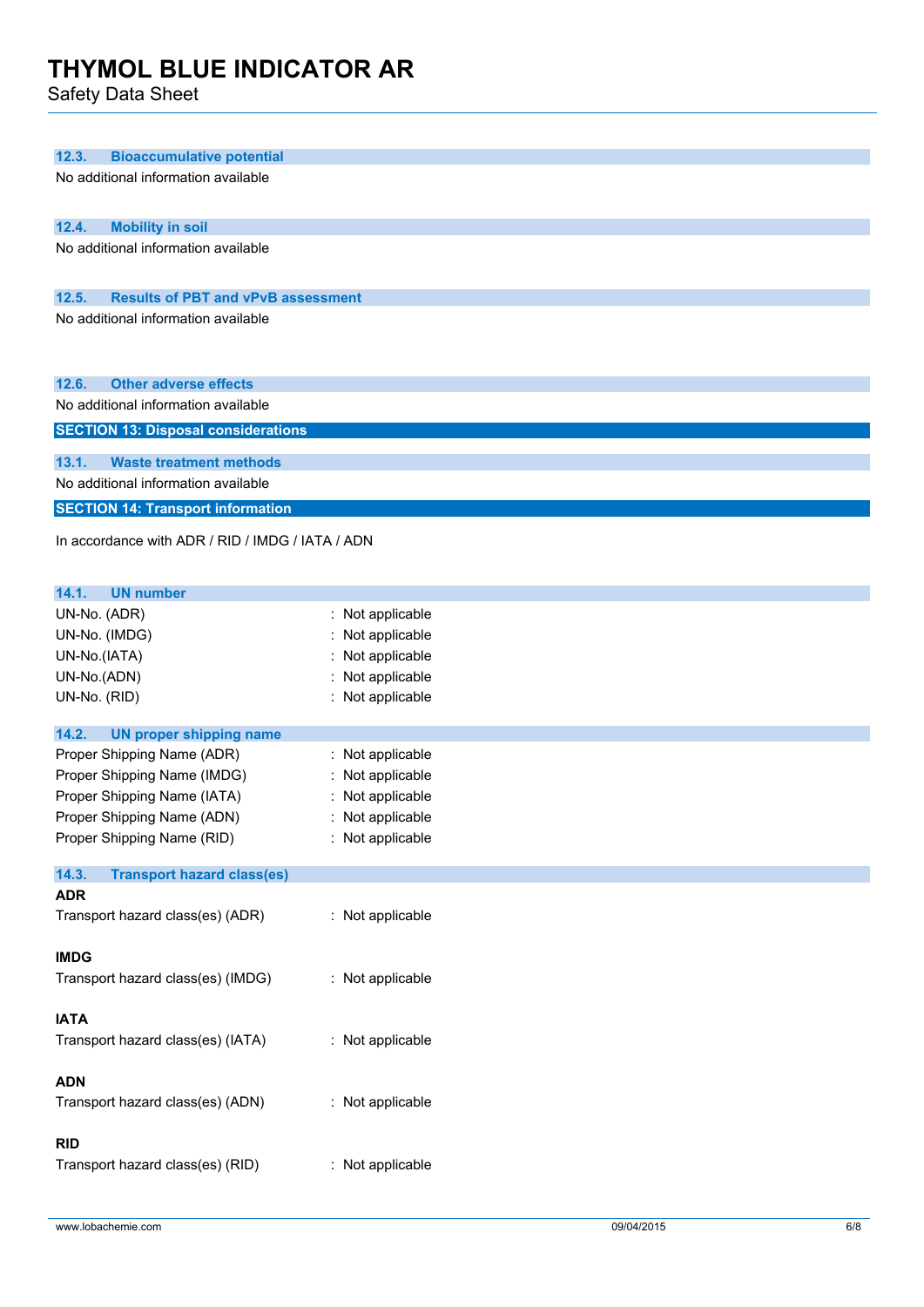## Safety Data Sheet

| 14.4.<br><b>Packing group</b>         |                                          |
|---------------------------------------|------------------------------------------|
| Packing group (ADR)                   | $\therefore$ Not applicable              |
| Packing group (IMDG)                  | : Not applicable                         |
| Packing group (IATA)                  | : Not applicable                         |
| Packing group (ADN)                   | : Not applicable                         |
| Packing group (RID)                   | : Not applicable                         |
| <b>Environmental hazards</b><br>14.5. |                                          |
| Dangerous for the environment         | : No                                     |
| Marine pollutant                      | : No                                     |
| Other information                     | : No supplementary information available |
|                                       |                                          |

### **14.6. Special precautions for user**

### **- Overland transport**

No data available

**- Transport by sea**

No data available

**- Air transport**

No data available

### **- Inland waterway transport**

No data available

### **- Rail transport**

No data available

### **14.7. Transport in bulk according to Annex II of MARPOL 73/78 and the IBC Code**

Not applicable

### **SECTION 15: Regulatory information**

**15.1. Safety, health and environmental regulations/legislation specific for the substance or mixture**

### **15.1.1. EU-Regulations**

No REACH Annex XVII restrictions THYMOL BLUE INDICATOR AR is not on the REACH Candidate List THYMOL BLUE INDICATOR AR is not on the REACH Annex XIV List

### **15.1.2. National regulations**

### **Germany**

12th Ordinance Implementing the Federal : Is not subject of the 12. BlmSchV (Hazardous Incident Ordinance)Immission Control Act - 12.BImSchV